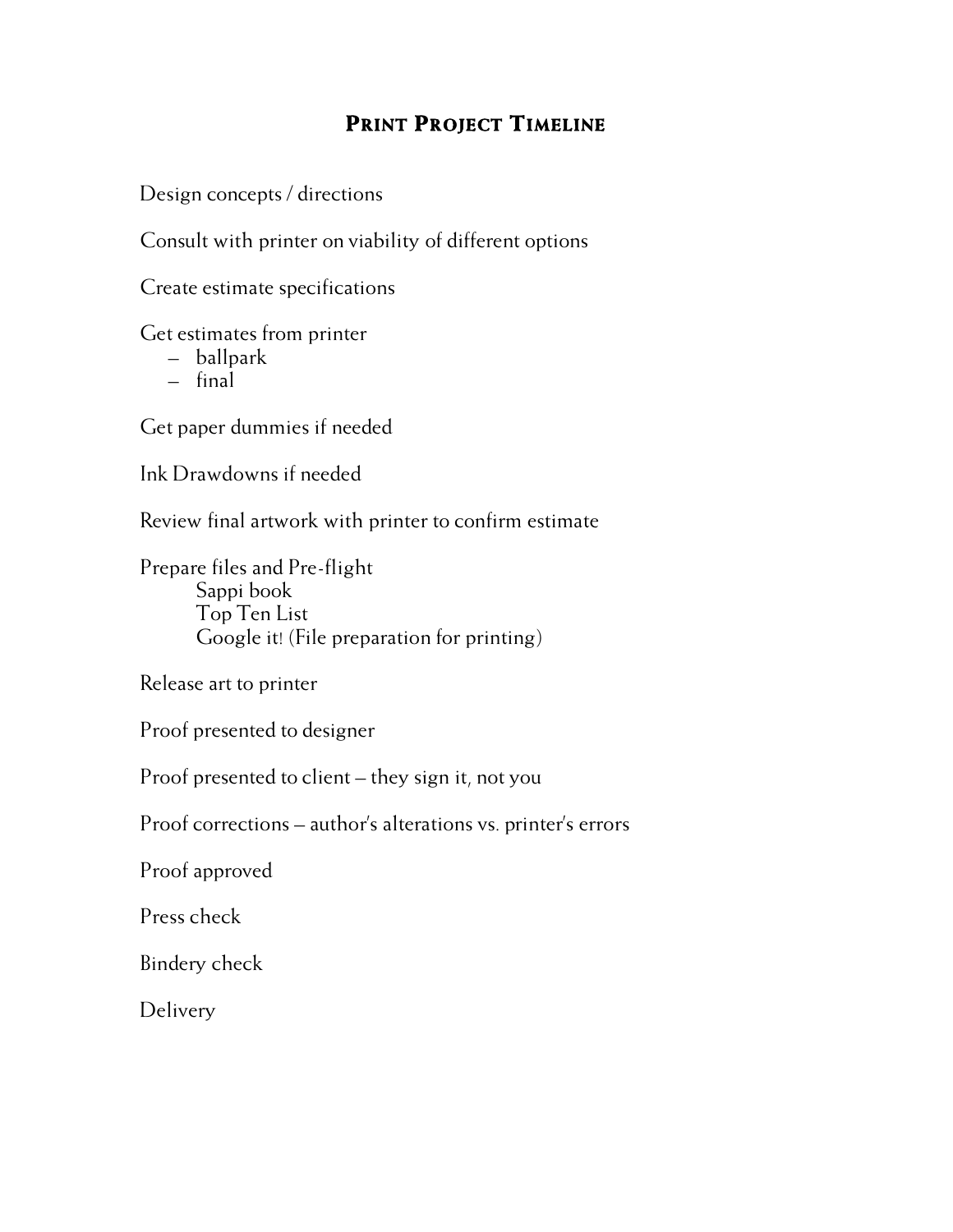# **ESTIMATE SPECIFICATIONS**

| Date                        |        |                            |               |    |
|-----------------------------|--------|----------------------------|---------------|----|
| Client / Contact            |        |                            |               |    |
| Designer:                   |        |                            |               |    |
| Timing                      |        |                            |               |    |
| <b>Special Requirements</b> |        |                            |               |    |
|                             |        |                            |               |    |
| Description                 |        |                            |               |    |
|                             |        |                            |               |    |
| Size (flat/folded):         |        |                            |               |    |
| Art:                        |        |                            |               |    |
|                             |        |                            |               |    |
| Paper Stock:                | Cover: |                            |               |    |
|                             | Text:  |                            |               |    |
| Inks:                       | Cover: |                            |               |    |
|                             | Text:  |                            |               |    |
| Bindery:                    |        |                            |               |    |
|                             |        |                            |               |    |
| Notes:                      |        |                            |               |    |
|                             |        |                            |               |    |
|                             |        |                            |               |    |
| Quantities:                 |        |                            |               |    |
| Price:                      |        | $\boldsymbol{\mathsf{\$}}$ | $\mathsf{\$}$ | \$ |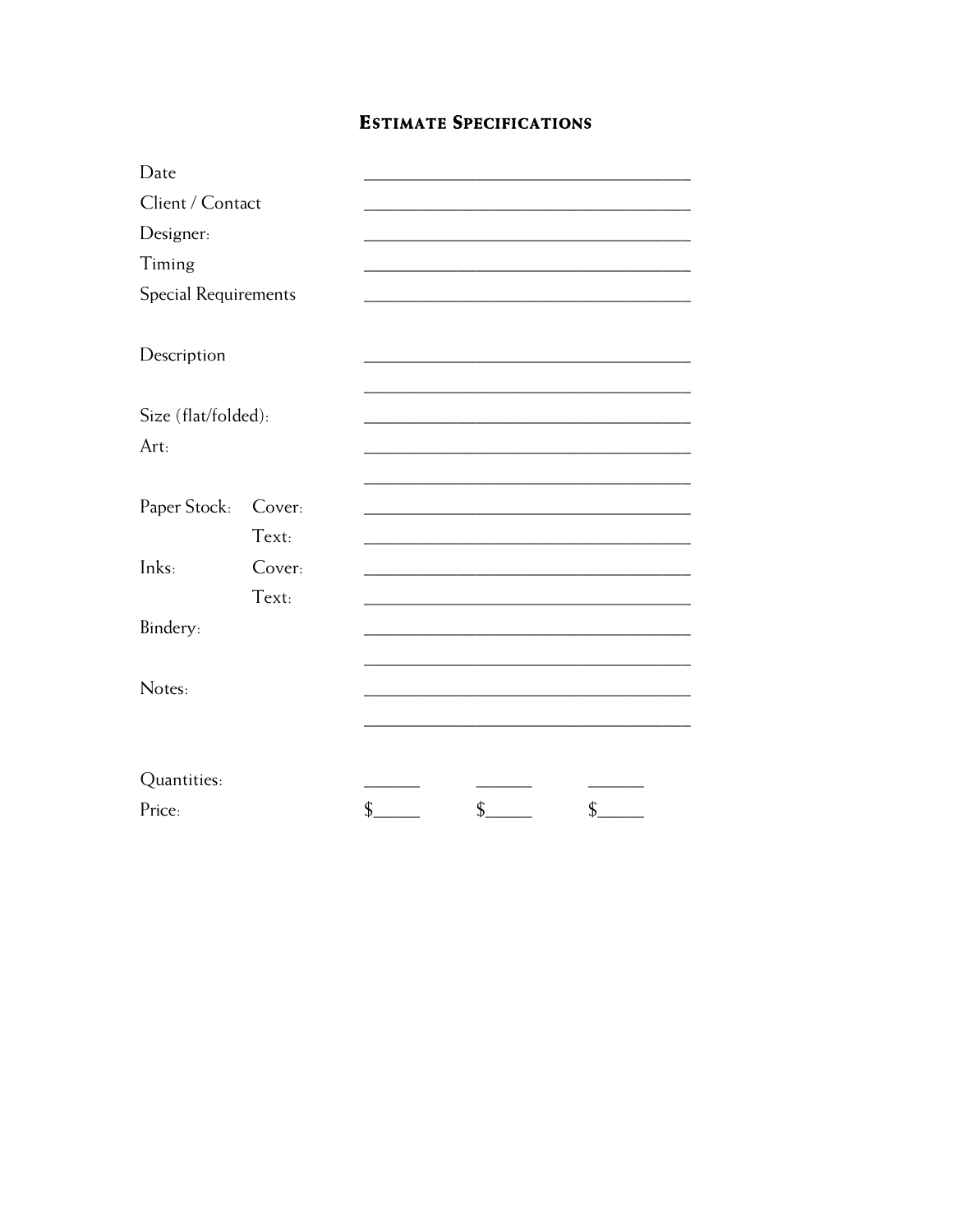# **SAMPLE ESTIMATE SPECIFICATIONS** 03.17.07

| Description:<br>Size:<br>Art: | Letterhead<br>$8.5 \times 11$ "<br>Print-ready disk, digital proofs                                                                                                                                                                    |                                       |       |       |  |
|-------------------------------|----------------------------------------------------------------------------------------------------------------------------------------------------------------------------------------------------------------------------------------|---------------------------------------|-------|-------|--|
| Stock:                        | 24 lb Classic Crest Solar White                                                                                                                                                                                                        |                                       |       |       |  |
| Ink:                          |                                                                                                                                                                                                                                        | $2$ PMS + Black, $3/0$ , no bleed     |       |       |  |
| Bindery:                      |                                                                                                                                                                                                                                        | Trim and shrink in 500's, carton pack |       |       |  |
| Quantity:<br>Price:           | 10,000                                                                                                                                                                                                                                 | 20,000                                |       |       |  |
| Price per 1000:               |                                                                                                                                                                                                                                        |                                       |       |       |  |
|                               |                                                                                                                                                                                                                                        |                                       |       |       |  |
| Description:<br>Size:<br>Art: | Envelopes – Two Versions: Regular 20M & Board 1000<br>#10 Regular flap<br>Print-ready disk, digital proofs                                                                                                                             |                                       |       |       |  |
| Stock:                        | 24 lb Classic Crest Solar White                                                                                                                                                                                                        |                                       |       |       |  |
| Ink:                          | $2$ PMS + Black, $3/0$ , no bleed                                                                                                                                                                                                      |                                       |       |       |  |
| Bindery:                      | Convert & carton pack                                                                                                                                                                                                                  |                                       |       |       |  |
| Quantity:<br>Price:           | 21,000                                                                                                                                                                                                                                 |                                       |       |       |  |
| Price per 1000:               |                                                                                                                                                                                                                                        |                                       |       |       |  |
|                               |                                                                                                                                                                                                                                        |                                       |       |       |  |
| Description:<br>Size:         | Business Cards - 39 names + 10M Masters<br>3.5 x 2" and 5.5 x 8.5" Masters                                                                                                                                                             |                                       |       |       |  |
| Art:                          | Print-ready disk, digital proofs<br>110 lb Classic Crest Solar White Cover                                                                                                                                                             |                                       |       |       |  |
| Stock:                        |                                                                                                                                                                                                                                        |                                       |       |       |  |
| Ink:                          | 2 PMS + Black, 3/3, solid bleed on back                                                                                                                                                                                                |                                       |       |       |  |
| Bindery:                      | Trim and box                                                                                                                                                                                                                           |                                       |       |       |  |
| Notes:                        | 20 Board Cards have art style 'A', 19 Staff cards have art 'B'. 17 Board<br>cards at 500 each $+$ 19 Staff cards at 500 each $+$ 3 Board cards at 1000 each<br>$= 21,000$ total cards. The 10,000 Masters consist of 2500 4-up sheets. |                                       |       |       |  |
| Quantity:<br>Price:           | 31,000                                                                                                                                                                                                                                 |                                       |       |       |  |
| Price per 1000:               |                                                                                                                                                                                                                                        |                                       |       |       |  |
| Description:                  | 6-up Mailing Label Sheets                                                                                                                                                                                                              |                                       |       |       |  |
| Size:                         | $8.5 \times 11$ " sheets                                                                                                                                                                                                               |                                       |       |       |  |
| Art:                          | Print-ready disk, digital proofs                                                                                                                                                                                                       |                                       |       |       |  |
| Stock:                        | Avery #5164 Six-up Laser Labels                                                                                                                                                                                                        |                                       |       |       |  |
| Ink:                          | $2$ PMS + Black, $3/0$ , no bleed                                                                                                                                                                                                      |                                       |       |       |  |
| Bindery:                      | Carton pack                                                                                                                                                                                                                            |                                       |       |       |  |
| Note:                         | 1000 6-up sheets will yield 6,000 total labels.                                                                                                                                                                                        |                                       |       |       |  |
| Quantity:                     | 1,000                                                                                                                                                                                                                                  | 2,000                                 | 2,500 | 3,000 |  |
| Price:                        |                                                                                                                                                                                                                                        |                                       |       |       |  |
| Price per 1000:               |                                                                                                                                                                                                                                        |                                       |       |       |  |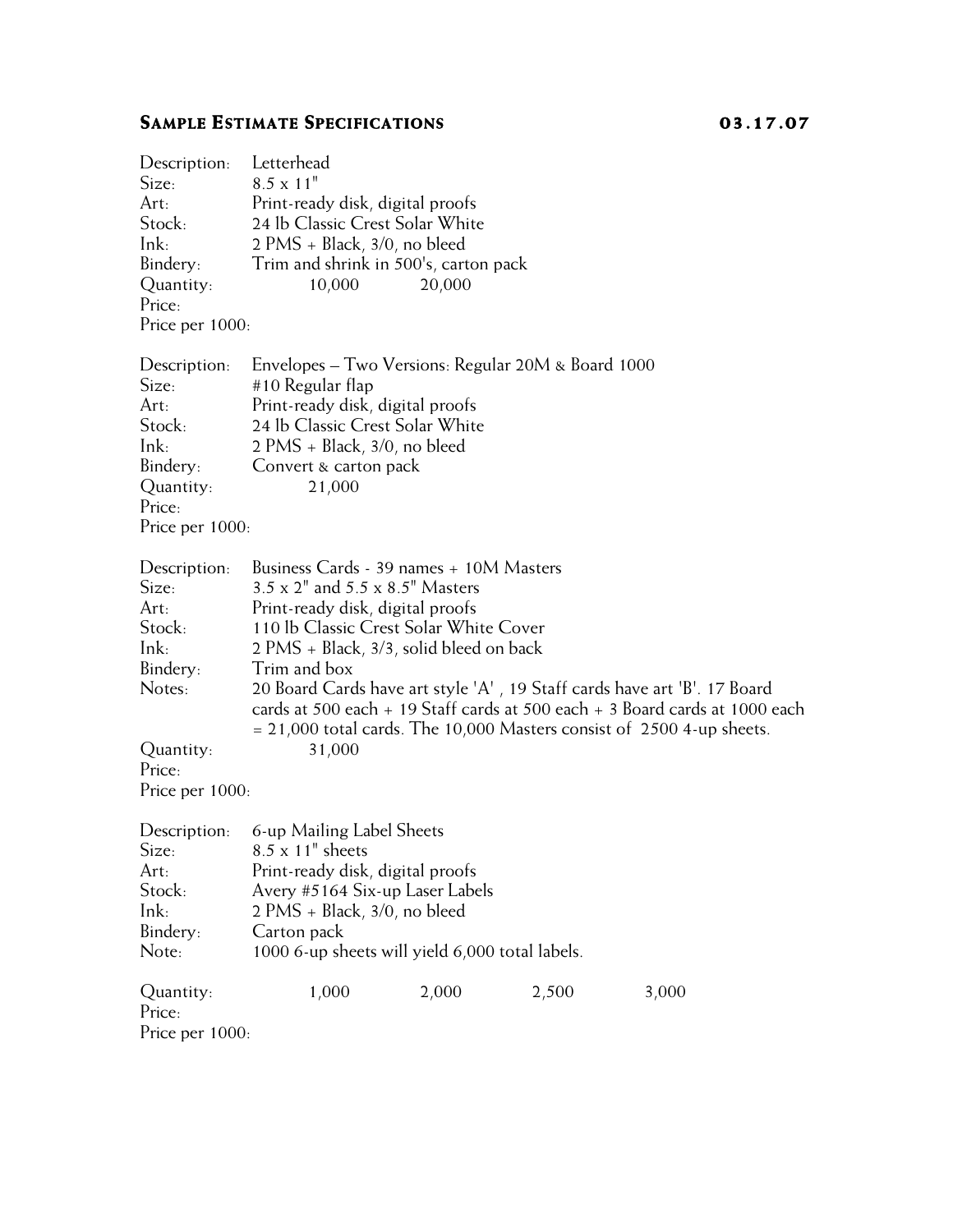# **SAMPLE ESTIMATE SPECIFICATIONS PAGE 2**

| Description: | Cards: 12 Greeting $+$ 2 Insert Cards = 14 cards total $+$ 12 Envelopes       |
|--------------|-------------------------------------------------------------------------------|
| Size:        | Cards - 6.25 x 9", fold to 6.25 x 4.5" & Envps. - A-6 (4.75 x 6.5")           |
| Art:         | Print-ready disk, digital proofs                                              |
| Stock:       | Supplied 100 lb Options 100% PC White Smooth cover                            |
| $lnk$ :      | Cards - Process, 4/0; Envps - Blank                                           |
| Bindery:     | Trim, score, fold, collate 14 cards+12 envps to sets insert in clear envelope |
| Notes:       | Qty. is 1300 each of 12 cards + 1300 ea. of 2 Insert Cards                    |
|              | plus $1300x12=15,600$ envps.                                                  |
|              |                                                                               |

| Quantity:       | 1300 sets |
|-----------------|-----------|
| Price:          |           |
| Price per 1000: |           |

| Description: | Museum Book - 104 pages plus flexicover                                 |
|--------------|-------------------------------------------------------------------------|
| Size:        | $8.25 \times 10.3''$ - bind on the 10.3"                                |
| Art:         | 50 Scans w/Epson proofs + Print-ready disk, digital proofs              |
| Stock:       | Cover: 80 lb Topkote wrapped over 2mm board                             |
|              | Text: 80pgs: 100lb Titanium White Text + 24pgs: 60lb Titanium Natural   |
| Text         |                                                                         |
|              | End Sheets: 100 lb Titanium White Text                                  |
| Ink:         | Cover: CMYK, 4/4 + Matte Laminate                                       |
|              | Text: 80 White pgs CMYK, 4/4, 24 Natural pgs 2 PMS, 2/2                 |
|              | End Sheets: 2 PMS, 2/2                                                  |
| Bindery:     | Smyth Sew, case bind w/ square back, head & tail bands, shrink in ones, |
| carton       |                                                                         |
|              |                                                                         |

| Quantity:       | 1500 |
|-----------------|------|
| Price:          |      |
| Price per 1000: |      |

| Description:    | Design Research Book - 96 Pages + Cover                                                |  |  |  |
|-----------------|----------------------------------------------------------------------------------------|--|--|--|
| Size:           | $11 \times 14$ ", bind the $14$ " way                                                  |  |  |  |
| Art:            | Print-ready disk, digital proofs                                                       |  |  |  |
| Stocks:         | Cover: 160 lb Finch Fine Smooth, Bright White                                          |  |  |  |
|                 | Text: 56 Pgs on 100 lb Jefferson Velvet text                                           |  |  |  |
|                 | 40 Pgs on 40 lb Glama Natural Clear                                                    |  |  |  |
| Inks:           | Cover: CMYK, 4/4                                                                       |  |  |  |
|                 | Text: Jefferson: CMYK, 4/4                                                             |  |  |  |
|                 | Glama: 12 pgs CMYK $4/0$ and 8 pgs Black + PMS, $2/0$                                  |  |  |  |
| Bindery:        | Wire-O bind with Shiny Silver on the 14" way using 11" length of wire                  |  |  |  |
|                 | centered. Add in an $8.5 \times 11$ " letter from client, jog to the top before pg. 1. |  |  |  |
| Quantity:       | 500<br>1000                                                                            |  |  |  |
| Price:          |                                                                                        |  |  |  |
|                 |                                                                                        |  |  |  |
| Price per 1000: |                                                                                        |  |  |  |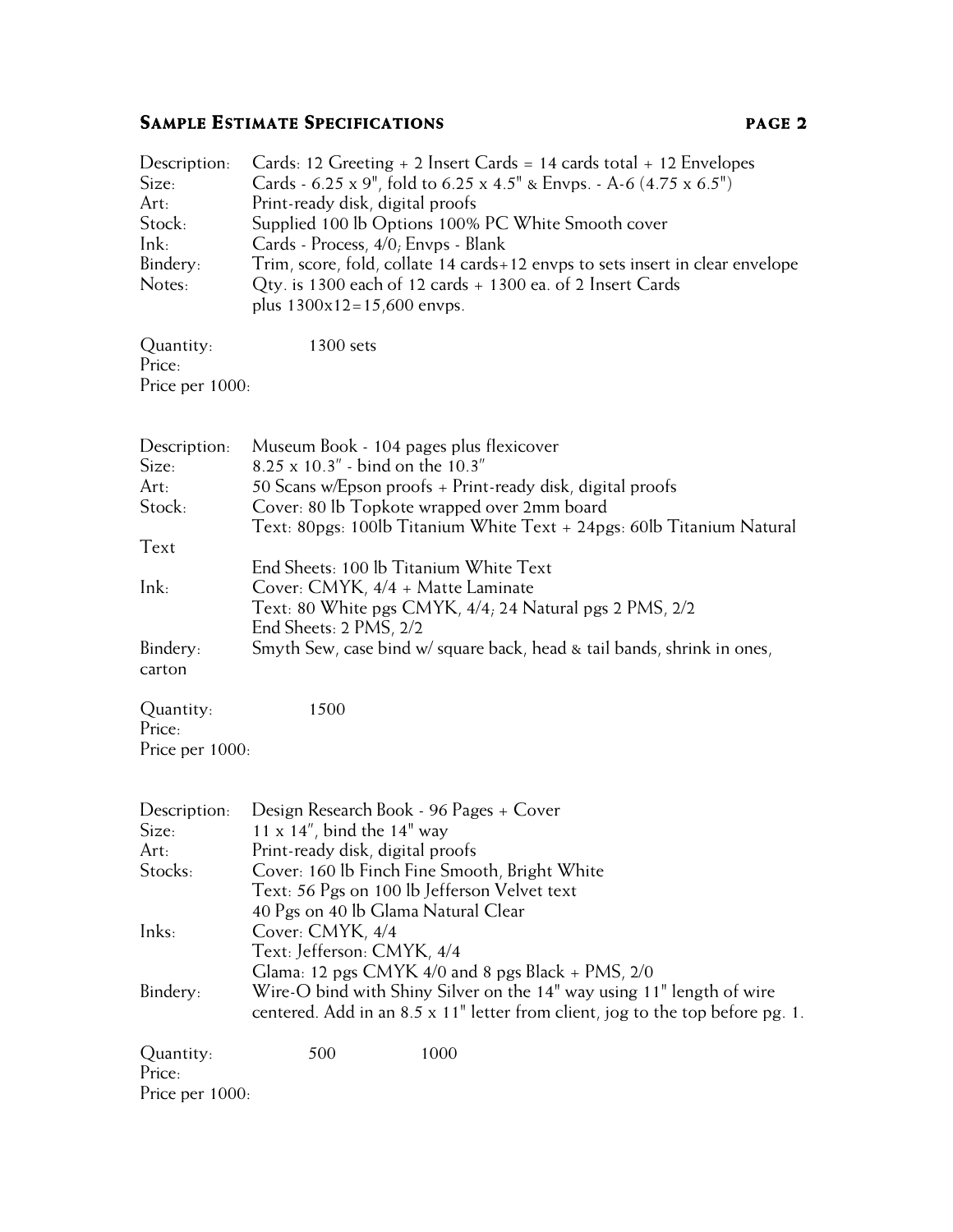# **SAMPLE ESTIMATE SPECIFICATIONS PAGE 3**

| Description:        | Art Catalog - 80 pages + cover                                                                                                                  |      |                                                                                                                                       |  |
|---------------------|-------------------------------------------------------------------------------------------------------------------------------------------------|------|---------------------------------------------------------------------------------------------------------------------------------------|--|
| Size:               | $12 \times 7$ ", bind on the $7$ "                                                                                                              |      |                                                                                                                                       |  |
| Art:                | 17 scans + 43 digital images provided, patch proof with 2 rounds of color.<br>Print-ready disk, digital proofs                                  |      |                                                                                                                                       |  |
| Stocks:             | Cover: 130 lb Topkote Gloss cover                                                                                                               |      |                                                                                                                                       |  |
| Inks:               | Text: 100 lb Topkote Dull book<br>Cover: 4 PMS + Black, $5/5$ + Satin Aqueous + dry trap SGV<br>Text: 64pgs - CMYK 4/4; 16pgs - CMYK + PMS, 5/5 |      |                                                                                                                                       |  |
| Bindery:            | Perfect bind with PUR glue, shrink in singles, carton pack                                                                                      |      |                                                                                                                                       |  |
| Notes:              |                                                                                                                                                 |      | The face of the book is cut at a 12 degree angle. The cover has a pencil<br>receptive aqueous and then a dry trap spot gloss varnish. |  |
|                     |                                                                                                                                                 |      |                                                                                                                                       |  |
| Quantity:<br>Price: | 1500                                                                                                                                            | 2000 | 2500                                                                                                                                  |  |
| Price per 1000:     |                                                                                                                                                 |      |                                                                                                                                       |  |
|                     |                                                                                                                                                 |      |                                                                                                                                       |  |
|                     |                                                                                                                                                 |      |                                                                                                                                       |  |
| Description:        | Museum Book, $64 + \text{Cover w}/ 2$ flaps                                                                                                     |      |                                                                                                                                       |  |
| Size:               | $9 \times 10$ ", bind on the $10$ "                                                                                                             |      |                                                                                                                                       |  |
| Art:                | 45 min size scans, Print-ready disk, digital proofs                                                                                             |      |                                                                                                                                       |  |
| Stocks:             | Cover: 95 lb Topkote Dull Cover, White                                                                                                          |      |                                                                                                                                       |  |
|                     | Text: 100 lb Topkote Dull Book, White                                                                                                           |      |                                                                                                                                       |  |
| Inks:               | Cover: CMYK, 4/0                                                                                                                                |      |                                                                                                                                       |  |
|                     | Text: CMYK, 4/4                                                                                                                                 |      |                                                                                                                                       |  |
| Bindery:            |                                                                                                                                                 |      | Cover flaps are 8.5 x 10" off both front and back. Outside cover                                                                      |  |
|                     |                                                                                                                                                 |      | has 3 mil matte laminate. Perfect bind w/PUR, shrinkwrap singles & carton.                                                            |  |
| Quantity:           | 1500                                                                                                                                            |      |                                                                                                                                       |  |
| Price:              |                                                                                                                                                 |      |                                                                                                                                       |  |
| Price per 1000:     |                                                                                                                                                 |      |                                                                                                                                       |  |
|                     |                                                                                                                                                 |      |                                                                                                                                       |  |
|                     |                                                                                                                                                 |      |                                                                                                                                       |  |
| Description:        | Development Folder                                                                                                                              |      |                                                                                                                                       |  |
| Size:               | 18 x 21", fold to 9 x 11-5/8"                                                                                                                   |      |                                                                                                                                       |  |
| Art:                | Print-ready disk, digital proofs                                                                                                                |      |                                                                                                                                       |  |
| Stocks:             | 100 lb Finch Fine cover                                                                                                                         |      |                                                                                                                                       |  |
| Inks:               | CMYK over 2 PMS, 4/2 + Satin Aqueous                                                                                                            |      |                                                                                                                                       |  |
| Bindery:            |                                                                                                                                                 |      | Diecut custom die, emboss (8.5x11" die) fold and carton                                                                               |  |
| Quantity:           | 1000                                                                                                                                            | 1500 | 2000                                                                                                                                  |  |
| Price:              |                                                                                                                                                 |      |                                                                                                                                       |  |
| Price per 1000:     |                                                                                                                                                 |      |                                                                                                                                       |  |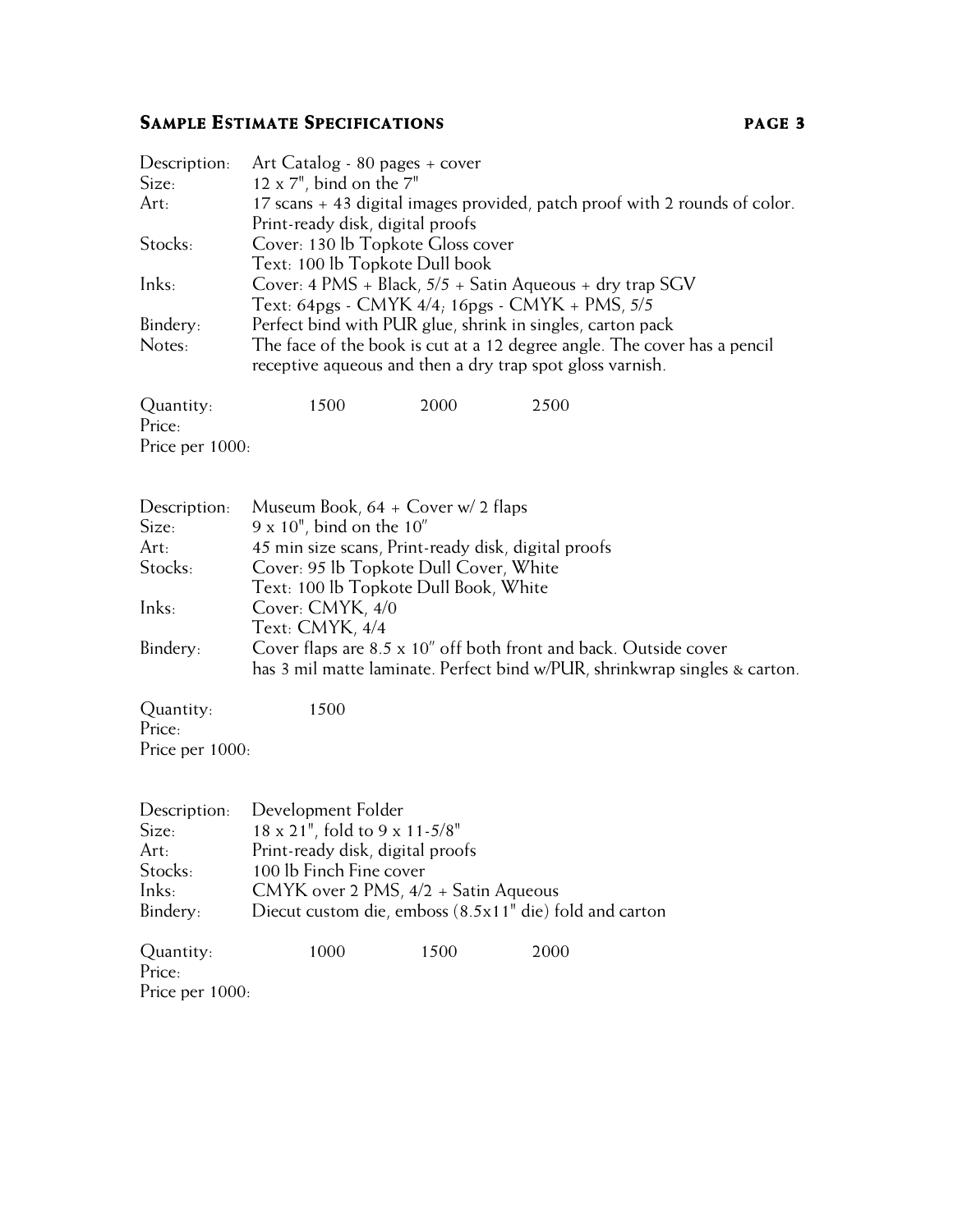# **SAMPLE ESTIMATE SPECIFICATIONS PAGE 4**

| Description:<br>Size:                  | Brochure: 12 page $+$ capacity pocket cover<br>$9 \times 12$ " (flat cover size is $13.5 \times 35$ ")                                                                                                                 |  |  |
|----------------------------------------|------------------------------------------------------------------------------------------------------------------------------------------------------------------------------------------------------------------------|--|--|
| Art:                                   | Adjust color & patch proof seven 9 x 12" tri-tone images, prepare spot gloss<br>varnish plates, Print-ready disk, digital proofs                                                                                       |  |  |
| Stocks:                                | Cover: McCoy Silk 120 lb cover<br>Text: McCoy Silk 100 lb text                                                                                                                                                         |  |  |
| Inks:                                  | 2 PMS + Metal PMS + Black + Satin Aqueous + Dry Trap SGV, 6/6                                                                                                                                                          |  |  |
| Bindery:                               | Diecut custom die, fold, stitch, round corner the text, carton                                                                                                                                                         |  |  |
| Notes:                                 | Cover will die-cut with 2 round corners to match up to the 12 text pages,<br>the text pages will trim undersize, round cornered on a round corner<br>machine then stitch into cover. Staccato 20 stochastic screening. |  |  |
| Quantity:<br>Price:                    | 1,000<br>500                                                                                                                                                                                                           |  |  |
| Price per 1000:                        |                                                                                                                                                                                                                        |  |  |
| Description:                           | Booklet 28pg (14 french fold sigs) + $F$ & B Covers + Plastic cover                                                                                                                                                    |  |  |
| Size:<br>Art:                          | 10 x 9.25" bind along the 9.25"<br>Print-ready disk, digital proofs                                                                                                                                                    |  |  |
| Stocks:                                | Outside Plastic Cover: 0.023" Clear Matte HDPE                                                                                                                                                                         |  |  |
|                                        | Covers: 130 lb McCoy Silk Cover                                                                                                                                                                                        |  |  |
|                                        | Text: 80 lb McCoy Silk Cover                                                                                                                                                                                           |  |  |
| Inks:                                  | Cover & Text: CMYK + PMS, 5/0 + Pencil Aqueous coating<br>Outside Plastic Cover: Silk Screen 2 PMS, 2/0                                                                                                                |  |  |
| Bindery:                               | Tip-on a Reflective Mylar Label on pg 7. Back Cover Die-cut, glue & fold                                                                                                                                               |  |  |
| with                                   | glue on pocket. Wire-O Bind w/ Square punch and w/ Silver wire in two                                                                                                                                                  |  |  |
| 2.75"                                  | long sections $(3.75)$ <sup>"</sup> apart),                                                                                                                                                                            |  |  |
| Quantity:<br>Price:<br>Price per 1000: | 1000                                                                                                                                                                                                                   |  |  |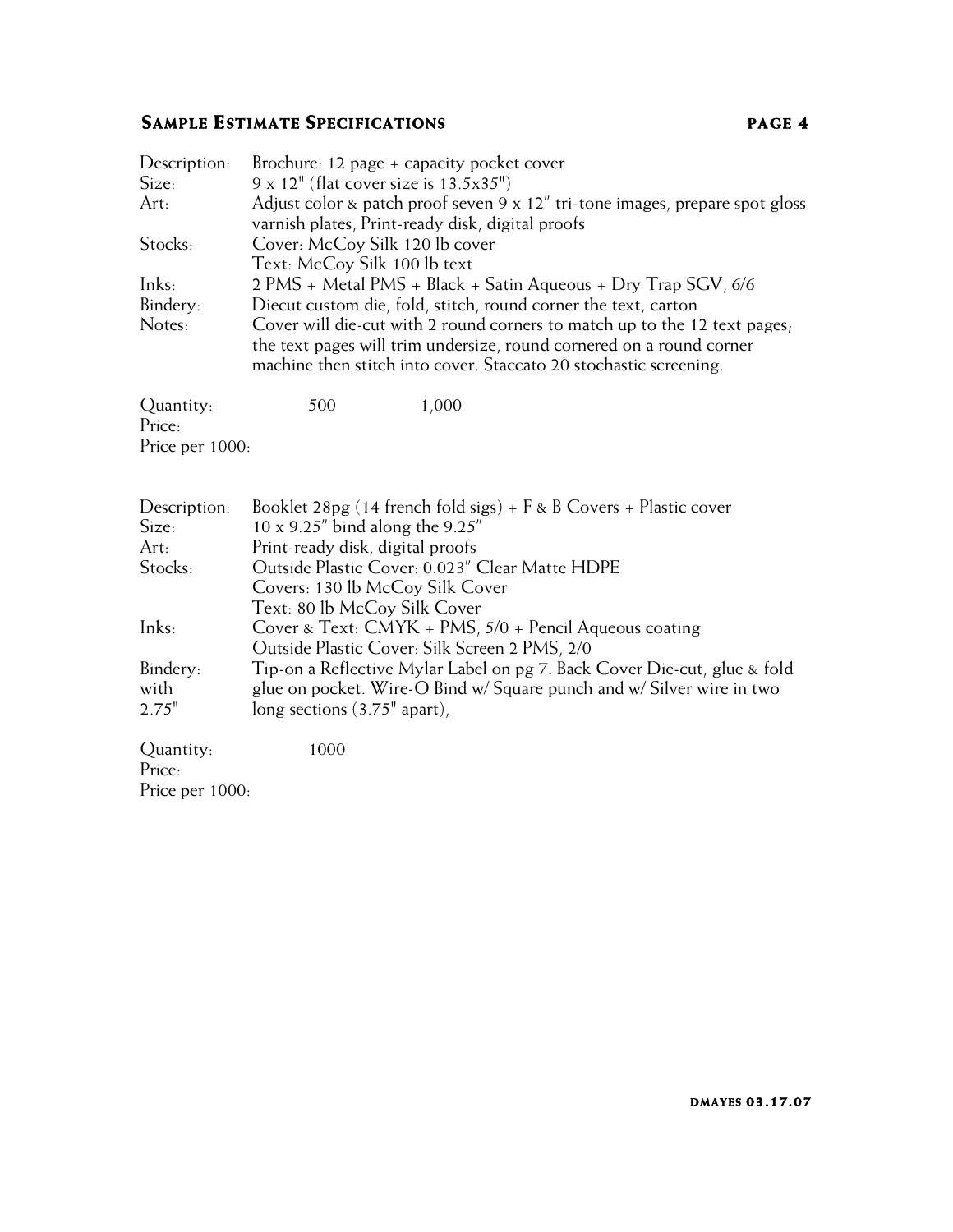$Name$ 

### **PRINT PROCESSES TEST 03.17.07**

1. How much information do I need to give to the printer to give me an accurate quote?

o Quick verbal description: brochure, 5000 copies

o Description brochure, 5000 copies, gloss paper

o Full set of specs including pdf's

2. Which fold is only 2 folds?

o 5-panel accordion

o Letterfold

o 16-page signature

3. Which one of these cost more for the printer to do?

o Laser proof

o Composed color proof

o Digital blueline

4. When are corrections to the file the most efficient / least expensive?

o At printer's first proof

o In the press room

o Before the printer ever sees it

5. The printer needs to know the end use / purpose of the piece?

o Sometimes

o Never

o Always

6. Which ink is going to offer you the most vibrant color? o 4-color process (CMYK) ink o PMS Spot color ink o Hard Dry ink

Which of these color models has the largest color space. o LAB o RGB o CMYK

Debossing a sheet presses the paper o Up o Down o Neither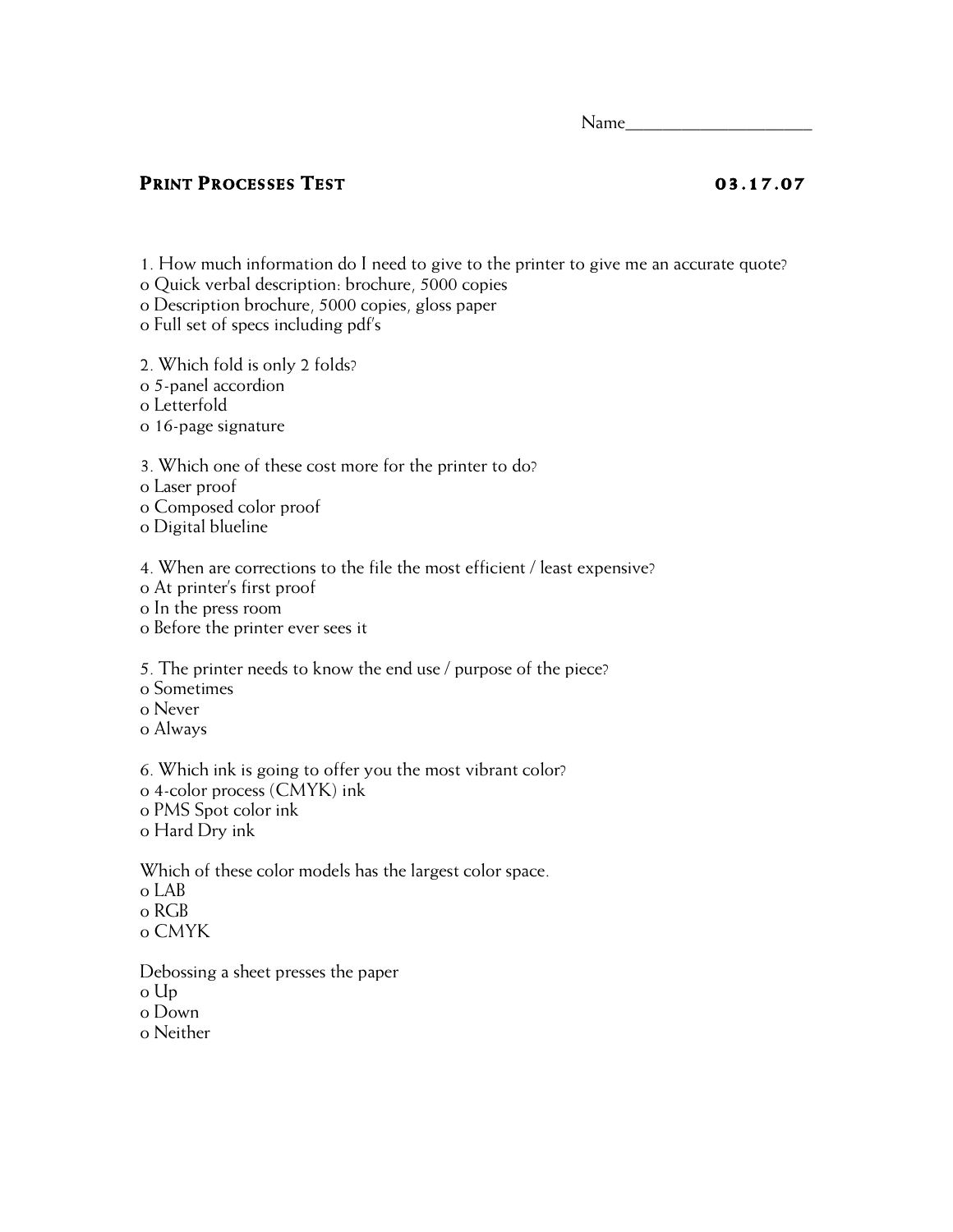### **PRINT PROCESSES TEST PAGE TWO**

Web printing prints paper o On a sheet o On a continuous roll o On the internet

Smyth Sewing is a method of o Dressmaking o Binding books o Planning press sheet impositions

Dot Gain is more of a problem with o Gloss paper o Uncoated paper o Bible paper

Hard dry ink dries by o Absorption o Blow Drying o Oxidation

Endsheets in a casebound book o Attach the text to the cover of the book o Are at the end of the book o Must be blank

Hickeys are a problem o On an ink drawdown o On press o On composed color proofs

Scoring is o Cutting a sheet in order to fold it o Denting a sheet to fold it properly o A roller problem on press

A color bar is used to o Score press sheets for folding o Measure the ink density on the press sheet o Check colors on an Epson proof

A client should sign off on printer's proofs

o Only if I am not sure

o Always

o When they are first presented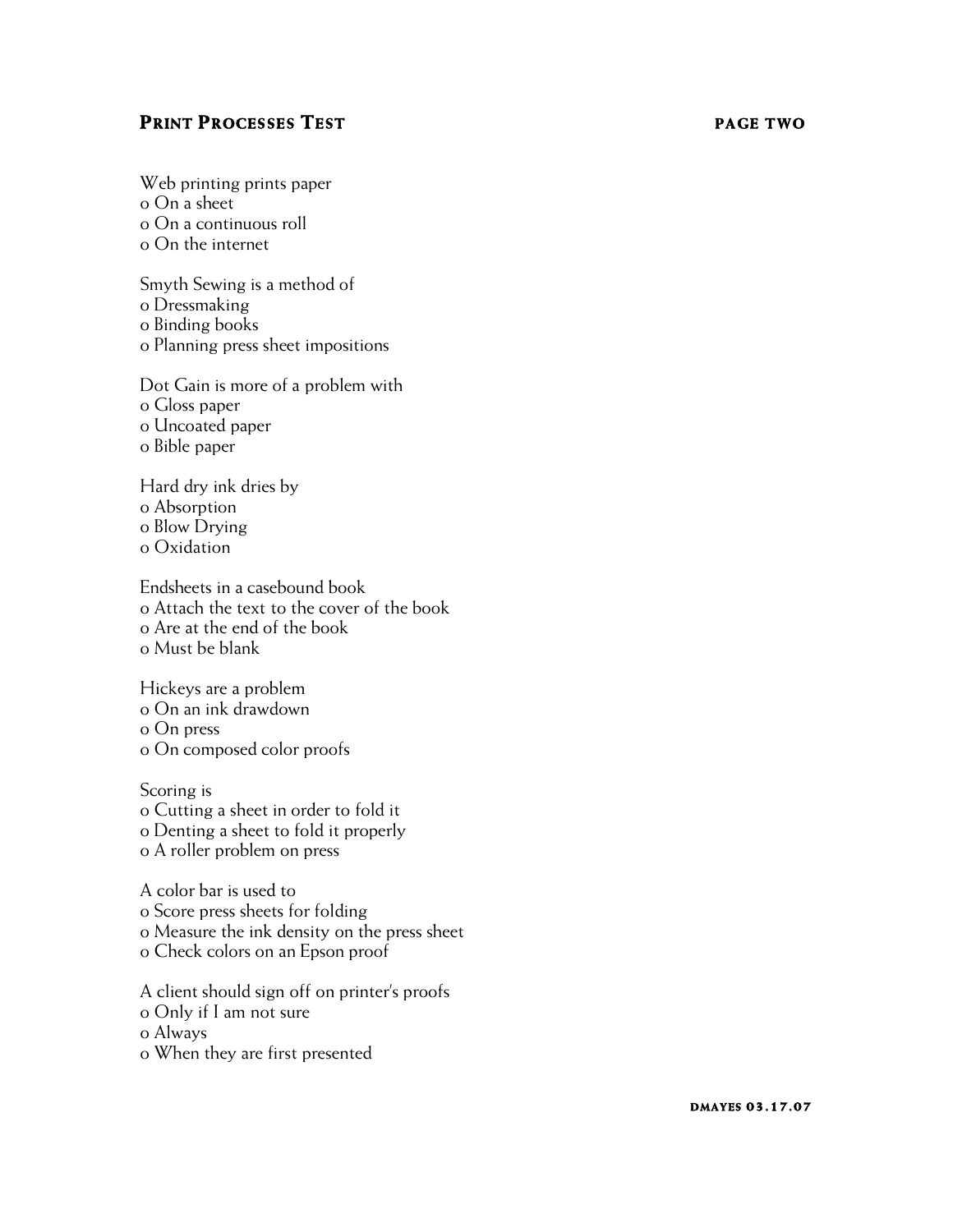### **INTRODUCTION**

### **RESOURCE, LANGUAGE, RE SPECT**

Consider your printer a knowledge resource, have respect for the experience that they have. This respect will help you to get what you want. Learn the language the printer speaks in order to communicate with them. If you come at them aggressively demanding that they do what you want it will be difficult. If you compliment and respect the people you work with they will bend over backward to give you what you want.

## **MASS MANUFACTURING**

Printing is a mass custom manufacturing process that makes thousands of copies per hour of a particular piece. There are limitations to what the machines and technology can do. It helps to know these limitations and how they will affect what you want to design.

## **LITHOGRAPHY**

Sheetfed offset lithography is one of the processes you will work with and the one I am most familiar with. Lithography is the process of printing from a flat surface such as a metal plate on which the image to be printed is ink receptive and the blank area is ink repellent.

Other types of printing you will probably encounter will be digital printing, large format printing, silk screen printing, letterpress, packaging printing and web printing.

### **ESTIMATING**

Estimating the project cost, choosing the right printer and communicating with the printer.

### **COMMUNICATING**

Communicating with the printer is critical to you in that this is what will assure that your project turns out the way you want it too. The better information the printer has on your project the better the estimate will be. This requires the designer to prepare the quote request, RFQ, with care.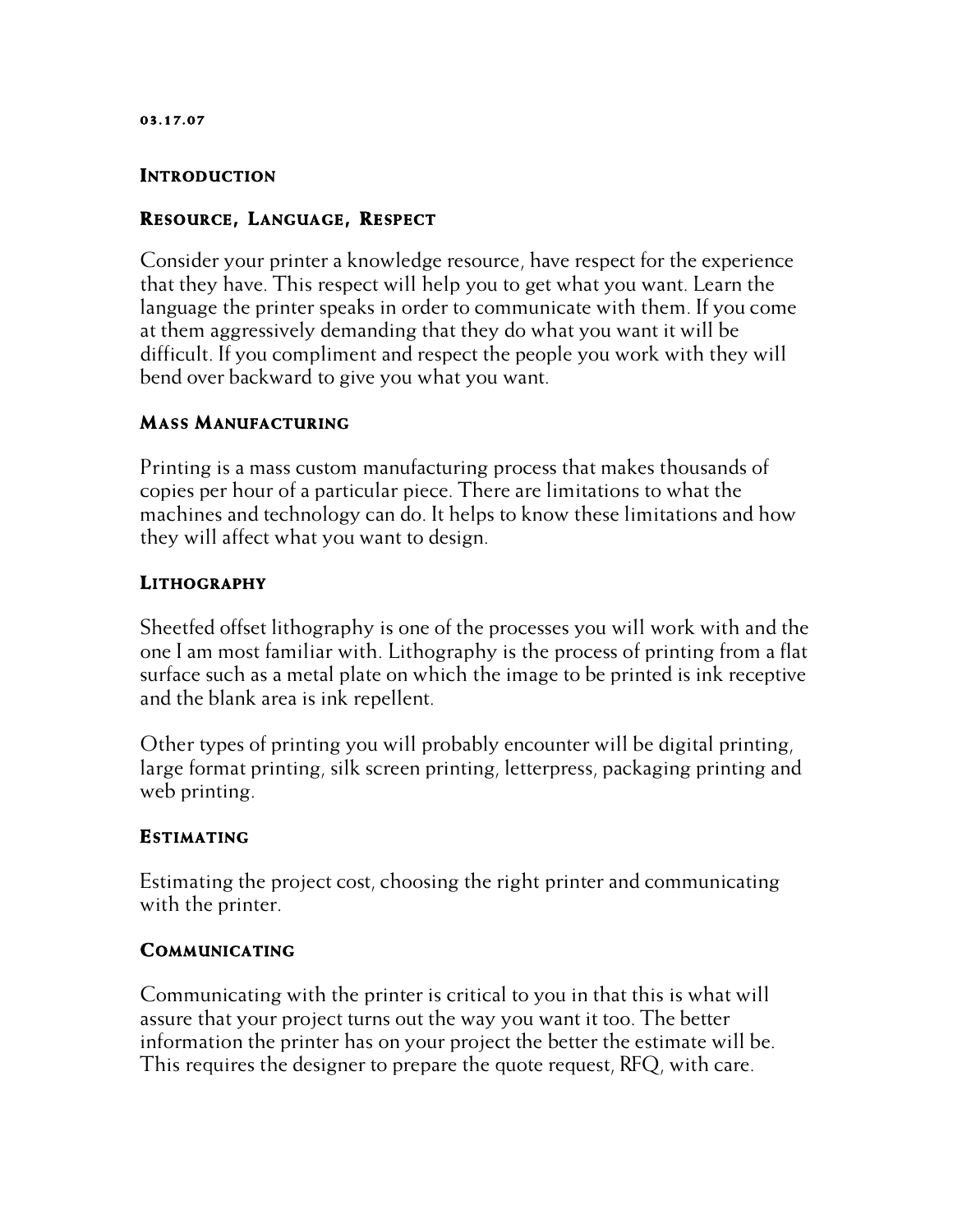## **ESTIMATING COST / EFFORT**

Keep in mind that estimating is free to the client, but takes time and consideration on the part of the printer. Please be sensitive to the amount of work needed to create the estimate and don't ask for too many alternatives.

In order to give the designer a price the printer has to "do" the project from start to finish. By this I mean that the project must be figured out completely, from the number of sheets of paper to buy to the wash-ups to the bindery processes to the delivery charges. If any part of this estimate is incorrect on the part of the printer, the client does not expect to pay for any additional costs.

## **ESTIMATE ONE OR TWO DIRECTIONS MAXIMUM**

This need for the bid to be complete and accurate puts a lot of pressure on the estimator and many times they are doing the work for free because when you are bidding, you do not know if you will even get the job. The best designers I work with narrow the design directions down and only ask the printer for specs very close to what the final will be. It is sometimes necessary to ask for two different design directions, but please do not make them figure out pricing on three of four directions.

## **LEGAL CONTRACT**

The quote provided by the printer is a legal contract and the designer needs to understand the importance of making sure that it is accurate. It is best for the designer to have the billing be done directly to the client. The contract is between the client and the printer, as a designer you typically do not want to buy the printing and re-sell it to the client because of the liability it exposes you too.

## **THE RIGHT PRINTER**

Choosing the right printer for the job is important because you want to assure that the capabilities are matched to the needs of the project. For a small job, say 2-color business cards, you can use a shop with a duplicator press, typically not larger than 12 x 18" size. This type of press is good for most stationery systems. Petrula has included a list of printers in the materials I have handed out.

A medium printer is going to be better for brochures or stationery systems where you have heavy ink coverage and more intricate processes.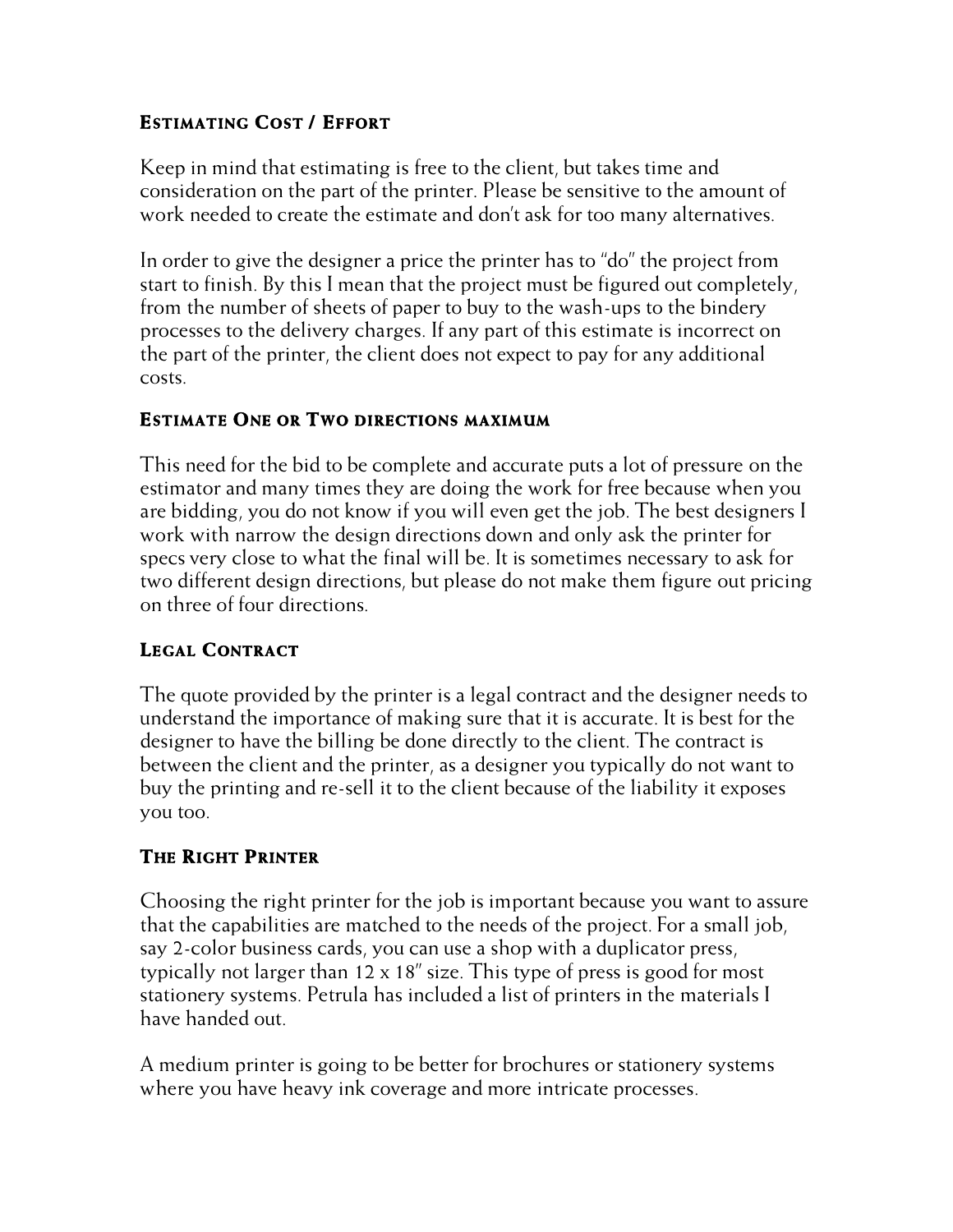A large printer that has web presses is going to be for projects that are either very complex or have runs of several million impressions and will require a web press.

## **PRINTING PROBLEMS**

There will almost always be problems in the printing process. In the design process you solve visual communication problems for the client, in the printing process we solve manufacturing problems together. You want to choose a printer who is going to work in the trenches with you and be a partner in creating the best end result that you can.

## **COMPLEXITY**

Printing is an incredibly complex manufacturing process, there are literally thousands of things that can go wrong on a project, and they have in my career, lessons learned. You want a printer who will work with you to solve these problems.

Once you have decided on the right type of printer for the project you need to prepare a written set of specs. If you are getting multiple bids this assures that the same specs go to all printers. Sometimes after you send this out to several printers you may get questions back that require modifications, you then need to contact the other bidders to alert them to the change.

Your Request for Quote (RFQ) should include:

# **GENERAL INFORMATION**

Client / Contact Date **Description** Timing Special Requirements

# **SPECS**

Quantity – always price 3 different quantities No. of pages – a page is one side of a sheet Size Folded - Width by Height Size Flat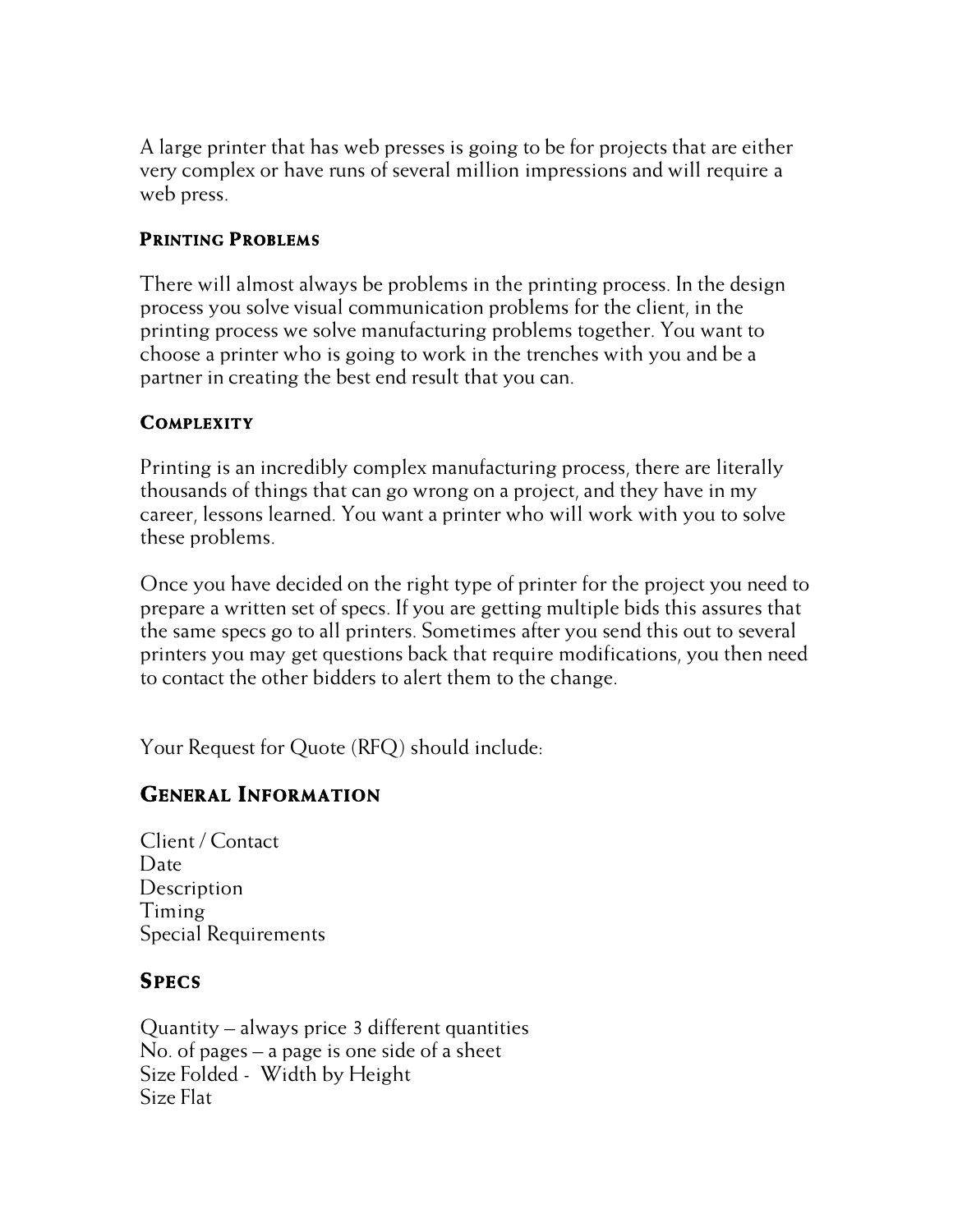Art

Programs used Scans needed, reflective or trannies Color adjustment? File preparation Paper Coated Uncoated Inks 6/6 the slash represents the piece of paper Hand out PMS books CMYK PMS PMS Metallic PMS Fluorescent Bindery Folding: Roll, Letter, 16-page, Double Parallel, Gate (open/closed) **Scoring** Saddle binding Perfect binding Wire-O binding Case binding Die cutting Embossing Laminating Assembly Padding Drilling Delivery Invoicing

## **ABBREVIATIONS**

There are a lot of abbreviations in used in printing: PMS, CMYK, M, K, 4/4, 6/6, SGV, SDV, Aq. This is something printers do to save time and it is important that if you do not know what something means that you ask about it. Do not let something go by that you do not understand because it can come back to haunt you.

## **INTERPRETING THE BIDS**

When you get your bids back from the printer it is your responsibility to review them carefully to make sure they reflect what you wanted.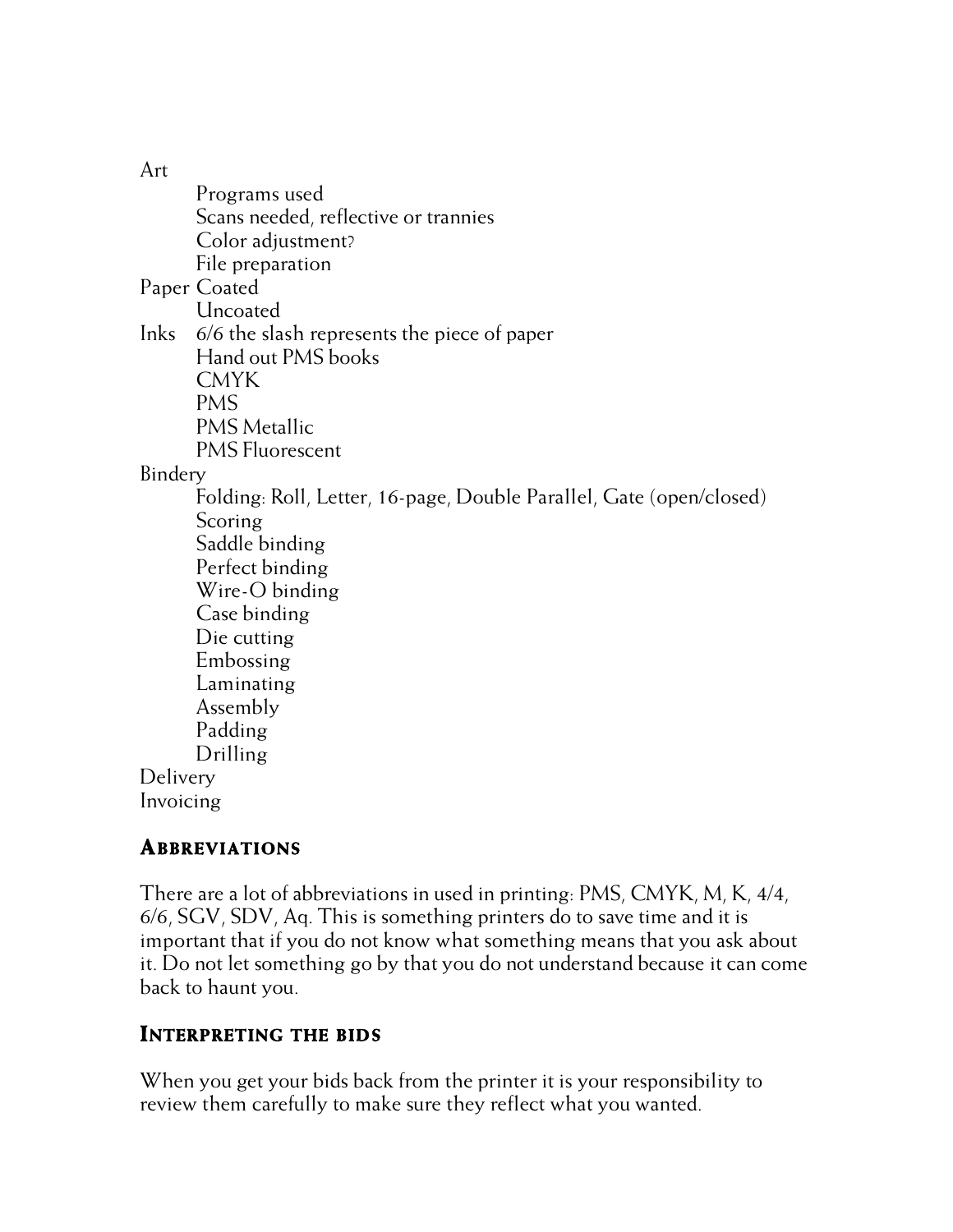Sometimes a printer will change the specs, it might be to save on paper, maybe a particular sheet is not available, maybe his press will print 6 colors not 8 as you have requested, there are many reasons. This is something that hopefully the printer will make you aware of, but they may not, they may just expect you to read the specs and get it.

If a bid comes back and you and your client accept and sign off on it, you are committed to the specs as written.

## **DESIGNER RESPONSIBILITIES**

Communicate early with the printer to get advice & guidance Provide the printer with the info to get an accurate bid Understand what the printer is and is not capable of Well prepared print-ready disks of the art along with print-outs  $\omega$  100% size Let the printer know if you are inexperienced at file prep. Communicate to the client so that they understand what they are getting.

## **MANAGING EXPECTATIONS**

This is all about managing expectations. If you are expecting something from the printer that looks like the latest paper sample book you saw from Sappi Paper where they used 8 colors, dry traps, touch plates, dot-for-dot dull varnish and special pearlised inks but your printer has only a 15 year old 4 color press you may be disappointed.

## **LEAD TIME**

Be aware of the time needed to do the job. Typical lead time in my plant is 7- 10 working days. Some jobs go faster, some slower. A simple piece could happen in 3 days, a complex one in 6 weeks.

## **AUTHORS ALTERATIONS**

The base estimate you get from a printer will usually include one set of proofs and no additional work. It is very important to take this into consideration in the bidding process because any changes made during the process are all billable and can get very expensive. Almost all jobs have alterations but when a printer is in a competitive bid situation they are not going to add anything in that will make their price higher.